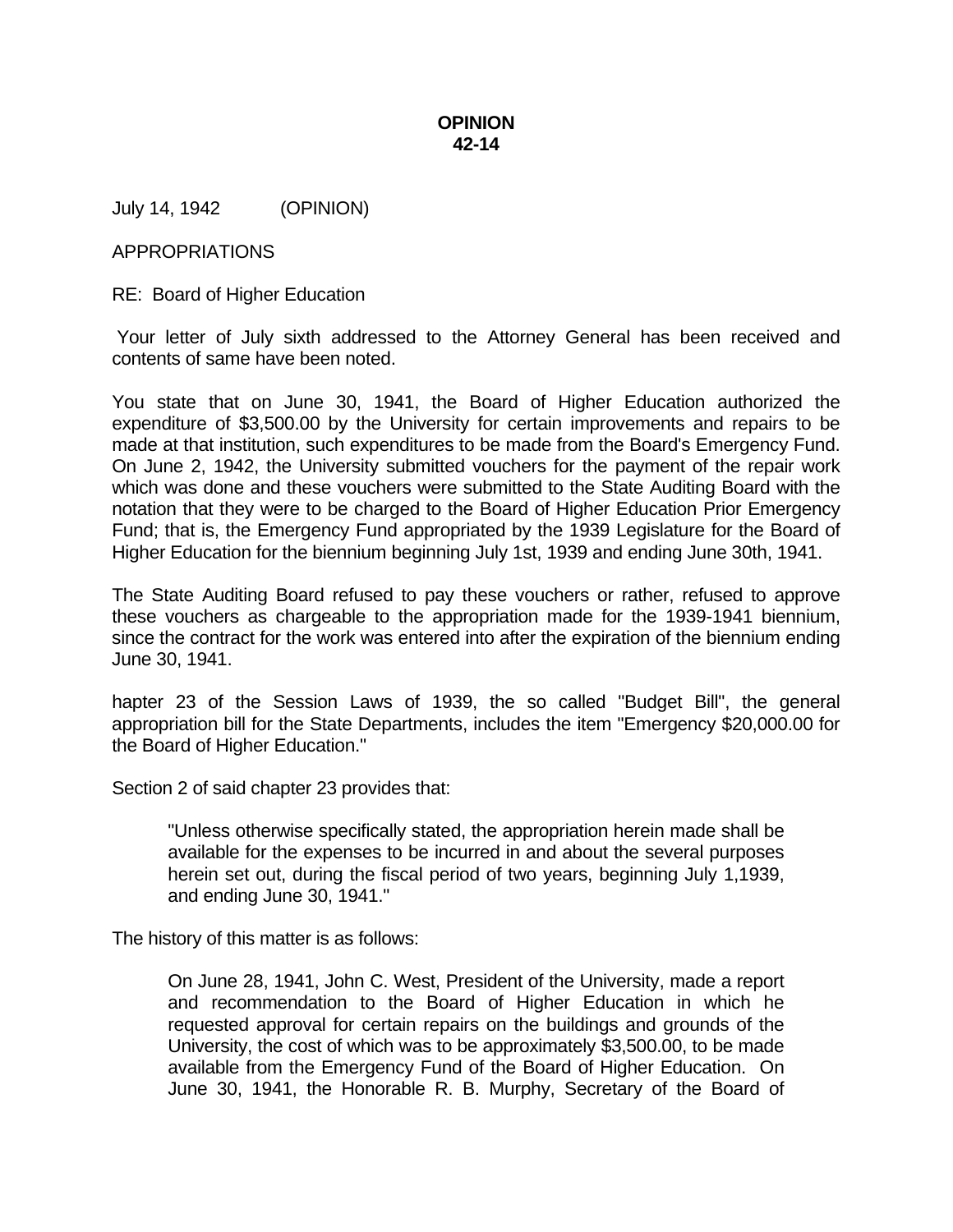Higher Education, wrote President West to the effect that he had given emergency approval to said recommendation and request made. I am informed that, subsequently, the Board of Higher Education ratified the approval given by the Secretary on June thirtieth.

It appears that thereafter three contracts were let, as follows:

One to Theo B. Well, Architect, for planning, specifications and supervision of repairs to President's house in the sum of \$75.00, for which a voucher dated May 23, 1942, was presented.

Contract to Baldrey Engineering and Construction Company, for installing concrete piles under foundation of Budge Hall, in the sum of \$975.00. This voucher was presented May 23, 1942.

Contract to Baldrey Engineering and Construction Company, for installing concrete piles under foundation of Girls' Gym in the sum of \$1,225.00, for which voucher was presented May 23, 1942.

I have nothing before me to indicate that any contract was entered into prior to July 1, 1941. Neither is there anything to show that any plans were made or any estimate received by the Board of Higher Education prior to July 1, 1941, as to the probably cost of the proposed repairs and improvements.

The question then, is whether the recommendation by President West made on June 28, 1941, and the approval by the Secretary on June 30, 1941, are sufficient as a legal authorization to the Board of Higher Education and the State Auditing Board to charge the expenditures in connection with these contracts to the emergency appropriation for the biennium ending June 30, 1941.

The appropriation made by chapter 23 of the Session Laws of 1939, is specific in its terms. It provides that the appropriation therein made shall be available for the expenditures to be incurred during the fiscal period of two years beginning July 1, 1939, and ending June 30, 1941.

It seems clear that the correspondence between President West and Secretary Murphy between June 28th and 30th, 1941, cannot be construed or held to be the incurring of an expense. It is nothing more than a recommendation that certain repairs be made and an approval of such recommendation by the Secretary of the Board. No plans or specifications were submitted; nor were any expenses whatsoever incurred until after July 1, 1941; and since the voucher for the expenses in connection with such repairs were dated May 23, 1942, and not presented until in June, 1942, I fail to see on what theory it can be held that such expenses were incurred during the biennium ending June 30, 1941.

The word "incurred" is defined as: